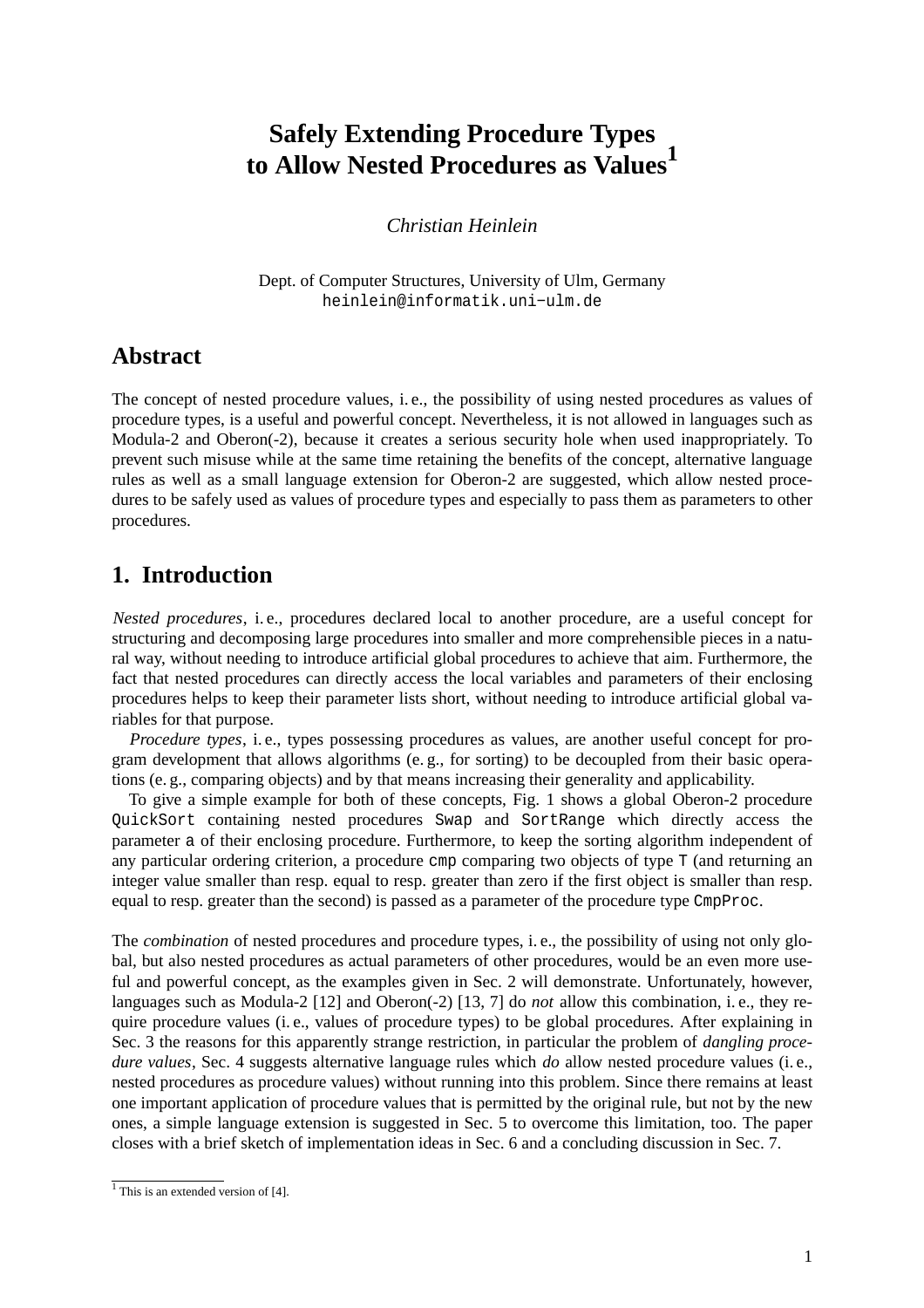```
TYPE T = ...; (* An arbitrary type. *)
TYPE CmpProc = PROCEDURE (x, y: T) : INTEGER;
PROCEDURE QuickSort (VAR a: ARRAY OF T; cmp: CmpProc);
  PROCEDURE Swap (i, j: LONGINT);
   VAR x: T;
  BEGIN x := a[i]; a[i] := a[j]; a[j] := xEND Swap;
  PROCEDURE SortRange (i, j: LONGINT);
  BEGIN
   (* Recursively sort a[i..j]. *)
    (* Repeatedly calls Swap and cmp. *)
  END SortRange;
BEGIN
 SortRange(0, LEN(a) - 1)
END QuickSort;
```
Figure 1: Simple example of nested procedures and procedure types in Oberon-2

## **2. Examples of Nested Procedure Values**

If the procedure QuickSort of Fig. 1 would be a nested procedure −− for instance, because the element type T is a local type −−, and its enclosing procedure wants to call it with two or more different comparison procedures, the latter obviously must be nested procedures, too.

As another example, Fig. 2 shows a procedure Trav that recursively traverses in infix order a binary tree t containing integer values, executing a callback procedure cb for every node's value. In many applications of this procedure, it would be natural to use a nested procedure as callback procedure be-

```
TYPE
 Tree = POINTER TO Node;
 Node = RECORD
    val: INTEGER;
   left, right: Tree;
  END;
  CallbackProc = PROCEDURE (x: INTEGER);
PROCEDURE Trav (t: Tree; cb: CallbackProc);
BEGIN
  IF t # NIL THEN
    Trav(t.left, cb);
    cb(t.val);
    Trav(t.right, cb);
  END
END Trav;
```
Figure 2: Traversing a binary tree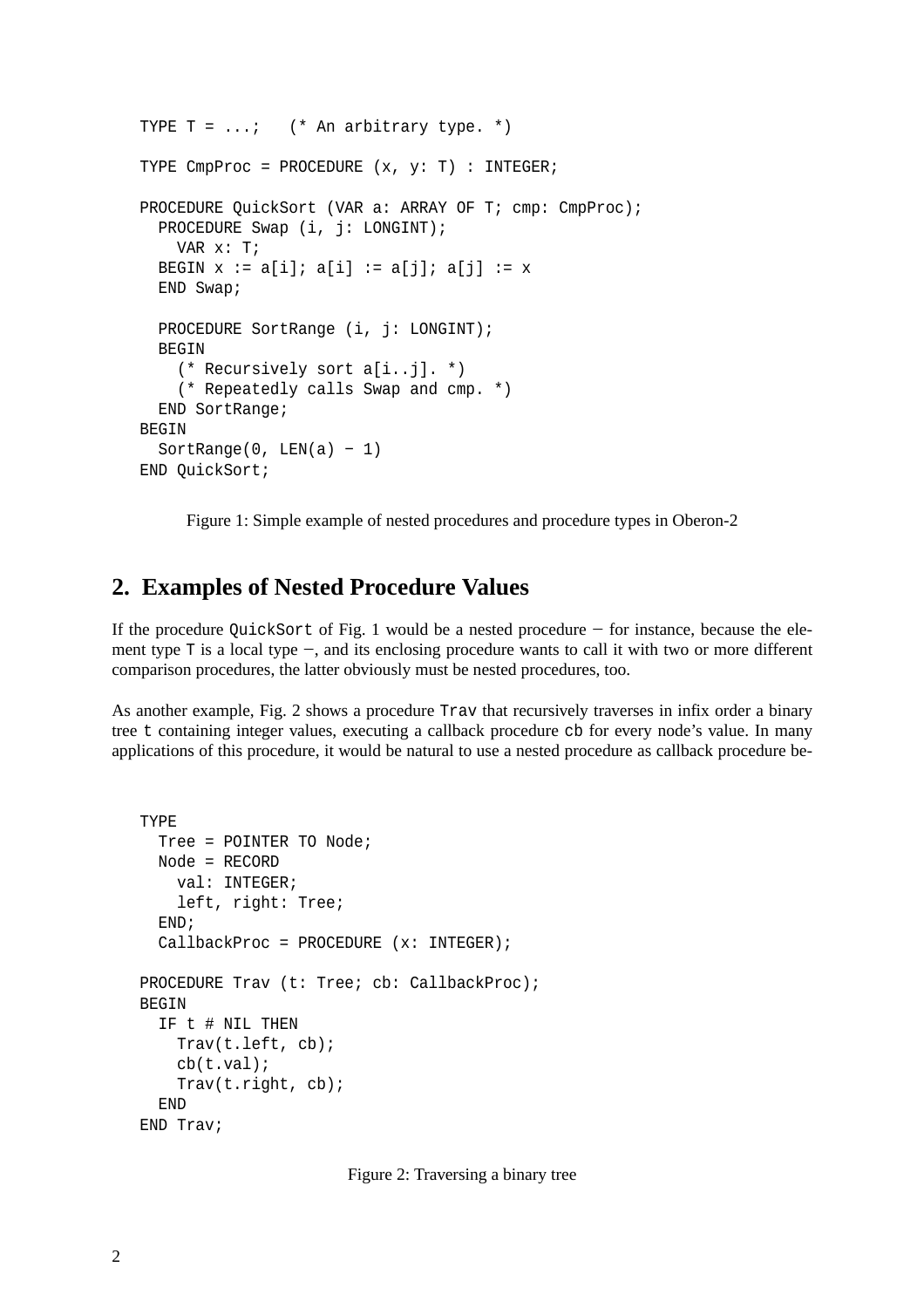cause of its ability to access local variables of its enclosing procedure. For example, Fig. 3 shows a procedure calculating the sum of all values stored in the tree t by calling procedure Trav with the nested procedure Add as callback procedure.

```
PROCEDURE Sum (t: Tree) : INTEGER;
  VAR sum: INTEGER;
  PROCEDURE Add (x: INTEGER);
  BEGIN sum := sum + x
  END Add;
BEGIN
  sum := 0;Trav(t, Add);
  RETURN sum;
END Sum;
```
Figure 3: Application of procedure Trav

#### **3. Reasons for Disallowing Nested Procedure Values**

Unfortunately, nested procedures are *not* allowed as values of procedure types in languages such as Modula-2 and Oberon(-2) causing the above examples to be actually *illegal*. When considering the usefulness of the concept, this appears to be a completely unreasonable restriction at first glance. In the tree traversing example, for instance, it would be extremely unnatural to declare Add as a global procedure because this would require to declare the variable sum globally, too. However, there are two reasons justifying this restriction, although they are rarely explained in language reports or textbooks.

First, due to the fact that nested procedures can directly access variables of their enclosing procedures, it is more difficult and possibly less efficient to implement procedure types whose values might be nested procedures. While global procedures can be simply identified by the starting address of their code block, nested procedures usually need additional context information, e. g., a *display* or a *static link chain* [1, 14]. It has been shown, however, that this problem can of course be solved in principle, and that the resulting code is sufficiently efficient in practice [3].

The second reason for disallowing nested procedure values is the danger of creating *dangling procedure values* by assigning a procedure to a variable whose lifetime extends that of the procedure (cf. Sec. 4 for precise definitions of terminology). While the well-known problem of *dangling pointers* has been removed from Oberon(-2) by restricting pointers to refer to dynamically allocated storage which cannot be explicitly deallocated by the program, allowing nested procedure values would introduce similar and comparably serious security holes, as the example of Fig. 4 shows. Here, the nested procedure B, which accesses the local variable a of its enclosing procedure A, can be called via the global procedure variable g after its enclosing procedure has exited. Because the local variable a will no longer exist at that time, i. e., the location on the procedure stack where B expects that variable will contain some other data (e. g., a variable of another procedure or, even more seriously, crucial runtime information such as the return address of a procedure), the execution of B would erroneously overwrite that data, resulting in completely undefined program behaviour afterwards.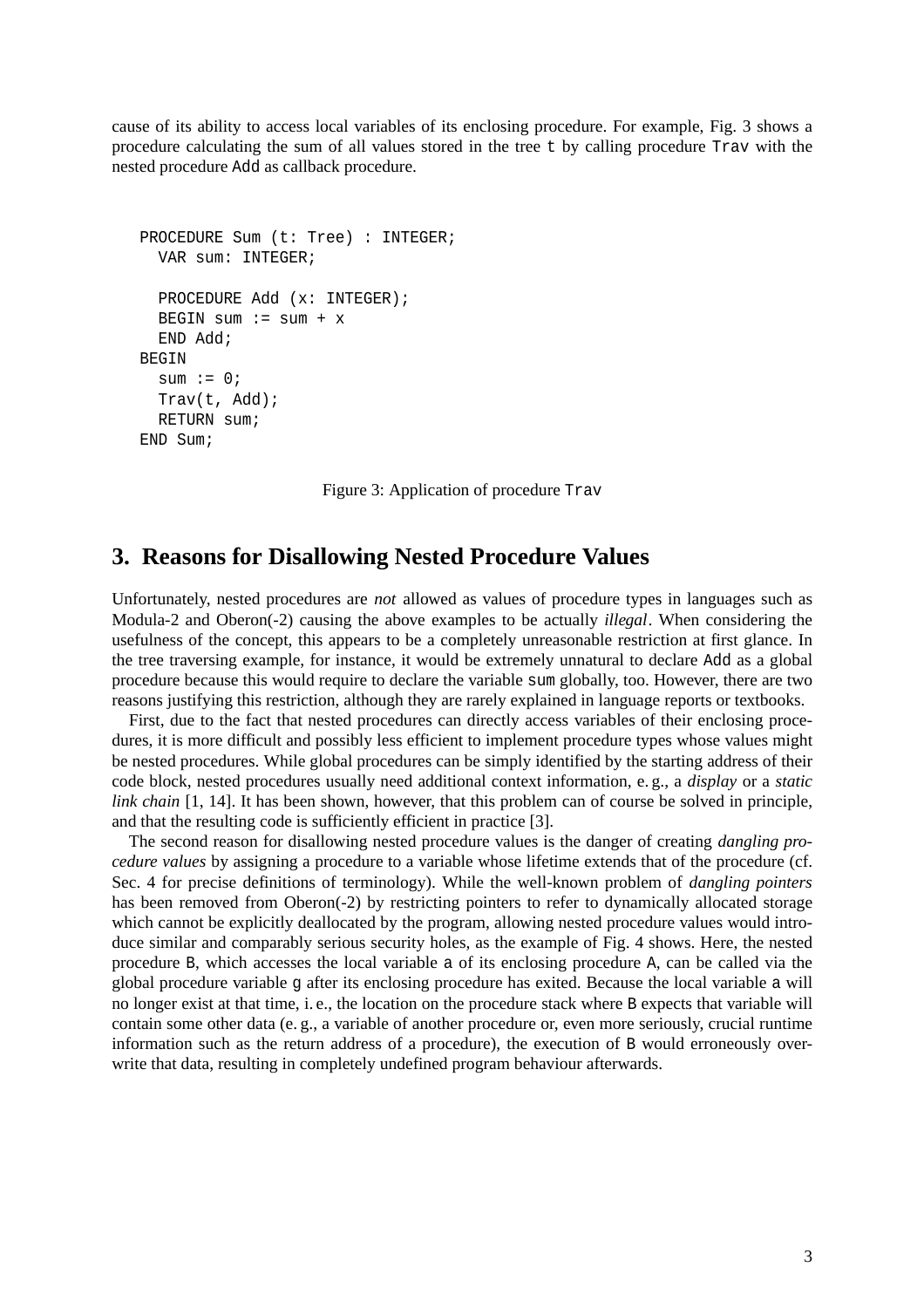```
MODULE DanglingProcedureValue;
  VAR g: PROCEDURE;
  PROCEDURE A;
    VAR a: INTEGER;
    PROCEDURE B;
    BEGIN a := 1END B;
  BEGIN
    g := B
  END A;
BEGIN
 A;
  g;
END DanglingProcedureValue.
```
Figure 4: Example of a dangling procedure value

## **4. Alternative Language Rules for Oberon-2**

In order to retain the benefits of nested procedure values without creating the danger of dangling procedure values, assignments of procedure values to "more global" variables must be forbidden. This can be achieved by replacing the original rule:

**R0**: Procedure values must be global procedures.

with the following set of definitions (L1 to L3) and rules (R1 to R3):

**L1**: As usual, the *lifetime of a variable* is defined as the execution time of its directly enclosing procedure. To simplify terminology, a module is treated as a top-level procedure for that purpose.

Of course, the lifetime of an array element or record field is identical to the lifetime of the enclosing array or record.

The lifetime of an explicitly or implicitly dereferenced pointer is defined as the execution time of the program, because a pointer always refers to dynamically allocated storage whose lifetime extends to the end of the program as long as it is referenced by at least one pointer.

**L2**: Likewise, the *lifetime of a procedure name* is defined as the execution time of its directly enclosing procedure.

That means in particular, that the lifetime of a procedure name is quite different from the execution time of a particular activation of this procedure. The former actually represents the time where the procedure can be correctly and safely invoked.

**L3**: A *procedure value* is either (i) a procedure name or (ii) the value of a procedure variable or (iii) the result of calling a procedure whose result type is a procedure type, either directly by its name or indirectly via a procedure variable.

In all these cases, the *lifetime of a procedure value* is defined as the lifetime of the procedure name or variable used to obtain the value.

**R1**: The assignment of a procedure value to a procedure variable (i.e., a variable of a procedure type) is forbidden, if the variable's lifetime exceeds the value's lifetime.

Passing a procedure value as an actual parameter is treated like an assignment of the value to the corresponding formal parameter, i. e., formal parameters are treated like variables.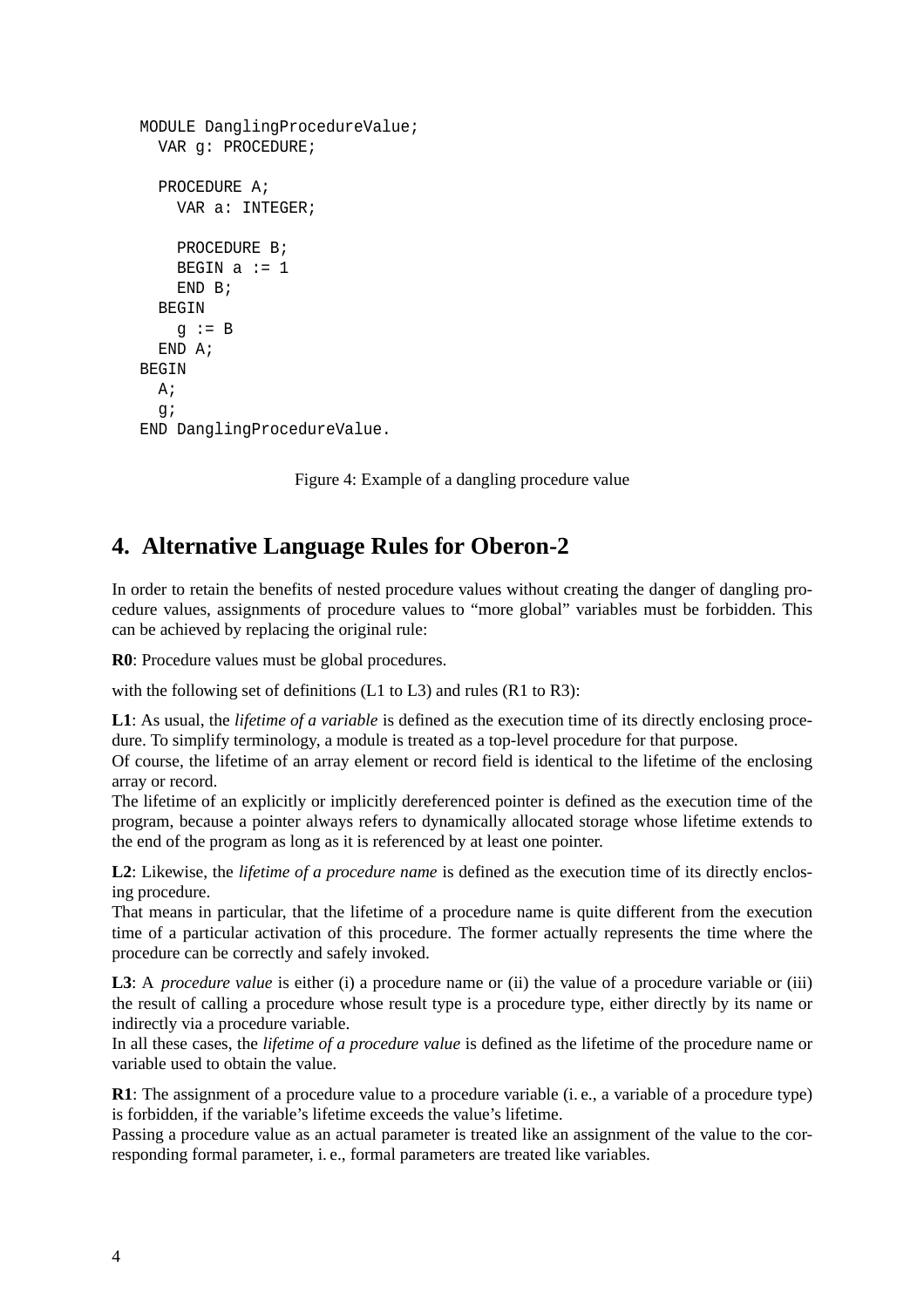**R2**: Returning a procedure value from a procedure is forbidden, if the lifetime of the returning procedure's name (not the execution time of the current procedure activation!) exceeds the value's lifetime. In particular, a procedure must not return a local procedure name or the value of a local procedure variable.

This rule is in accordance with the above definition of the lifetime of a procedure value that is obtained from a procedure call (L3).

**R3**: The assignment of a procedure value to a VAR parameter is treated like returning that value, i.e., the lifetime of the enclosing procedure's name must not exceed the value's lifetime.

Conversely, passing a procedure variable as an actual parameter for a VAR parameter is treated like an assignment of the called procedure's result value (if it would be of the correct type) to that variable, i. e., the variable's lifetime must not exceed the lifetime of the called procedure.

Since procedure variables and values might be embedded in records or arrays, the above rules must be applied to these accordingly. Furthermore, it should be noted, that the above rules do not replace, but rather augment the other rules of the language. For example, in addition to rule R2, the general rule that the value returned by a procedure must be assignment compatible with the procedure's result type, has to be obeyed.

Normally, the relative lifetimes of two "objects" (procedure names or variables) are determined by lexical scoping: Objects declared in the same procedure obviously have equal lifetimes, while the lifetime of an object declared in a more global procedure exceeds the lifetime of an object declared in a more local procedure. (The lifetimes of objects declared in unrelated procedures never have to be compared.) As a special additional case, however, the lifetime of an actual parameter value always exceeds the lifetime of the corresponding formal parameter (which is identical to the execution time of the called procedure). Together with rule R1, this observation implies the important corollary that procedure values can be passed as parameters *without any restriction*.

### **5. An Additional Language Extension**

Under these rules, the examples given in Sec. 2 are correct, because procedure values are only passed as parameters there and never stored in any other variables. On the other hand, the example shown in Sec. 3 will be rejected since the assignment of the nested procedure B to the global variable g violates rule R1.

Unfortunately, rule R1 also forbids the assignment of the parameter handler to the global array element handlers[sig] in Fig. 5, even if clients would call the procedure Register with global procedure values only. On the other hand, if module Signals would violate the strict information hiding principle by directly exporting the array variable handlers (which is used to associate with each signal number sig a signal handling procedure handlers[sig] that is executed when Signal(sig) is called), then clients would be allowed to assign global procedures to its elements. So the problem actually results from the fact that the *real* lifetime of the actual parameter value passed to Register is lost when it is assigned to the formal parameter handler, which is treated like a local variable of procedure Register.

To remedy this particular problem, the programmer needs a language construct to express the fact that the actual parameter values passed to Register shall always be global procedures. More generally, it must be possible to enhance a procedure variable with a *lifetime guarantee* expressing the minimum lifetime of its values.

Because the lifetime of an object is defined as the execution time of its directly enclosing procedure (definitions L1 and L2), the names of directly or indirectly enclosing procedures are well suited to express such lifetime guarantees. Therefore, the definition of a procedure type is extended with an optional *lifetime guarantee clause* OF name after the keyword PROCEDURE to express that variables of that type must not contain procedure values whose lifetime is shorter than the execution time of procedure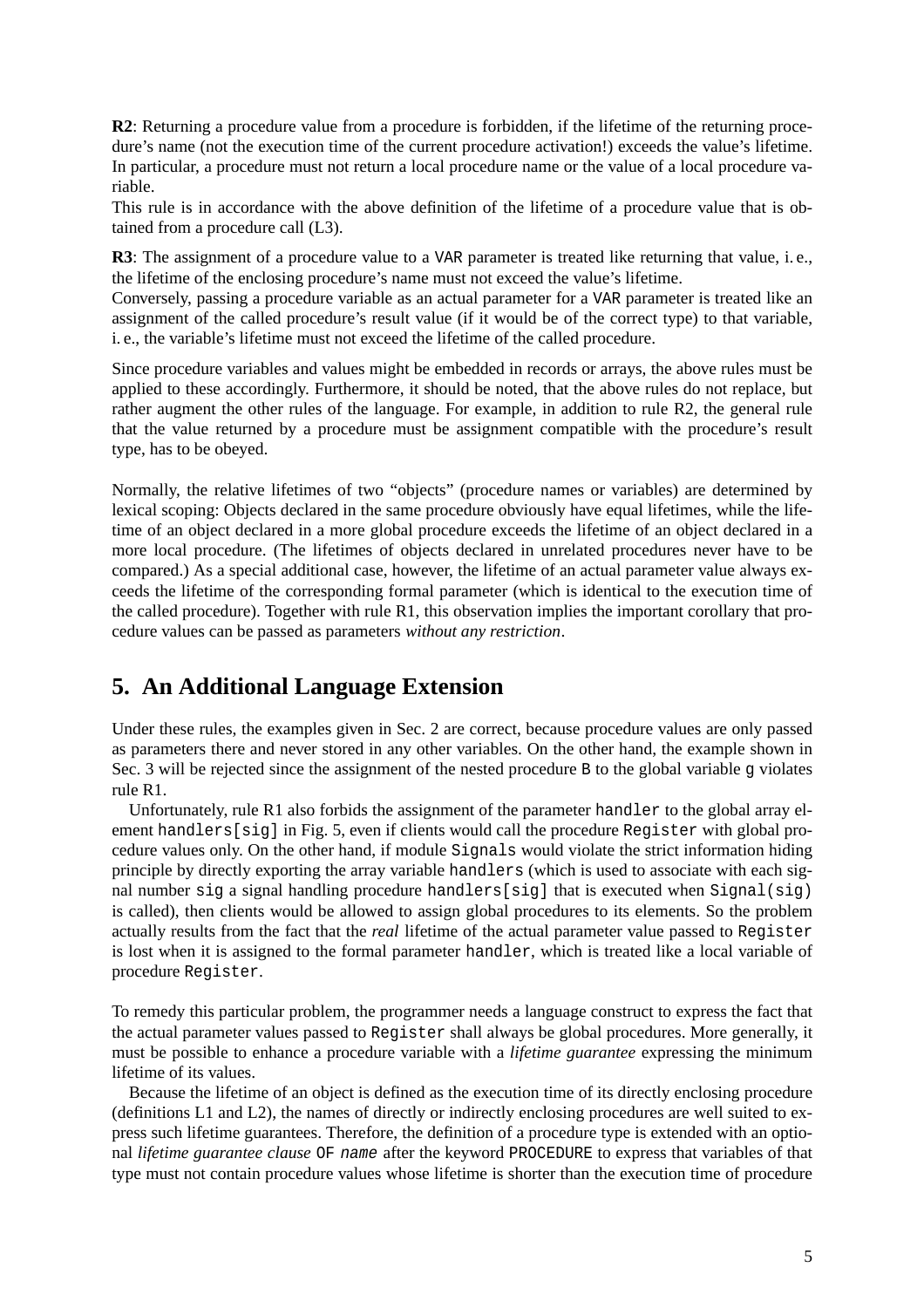```
MODULE Signals;
  CONST Max = \dots;
  TYPE Handler = PROCEDURE (sig: INTEGER);
  VAR handlers: ARRAY Max OF Handler;
  PROCEDURE Register* (sig: INTEGER; handler: Handler);
  BEGIN handlers[sig] := handler (* Forbidden by rule R1! *)
  END Register;
  PROCEDURE Signal* (sig: INTEGER);
  BEGIN handlers[sig](sig)
  END Signal;
END Signals.
```
Figure 5: A simple signal handling module

name. In other words, only procedures declared in procedure name or in more global procedures are allowed as values of such variables. As a special case, it is also possible to use the keyword MODULE instead of the module's name to express that the value of a variable must be a global procedure.

In particular, replacing the declaration of type Handler in Fig. 5 with:

TYPE Handler = PROCEDURE OF MODULE (sig: INTEGER);

would cause the example to become correct, while at the same time forcing clients of module Signals to actually pass global procedures – or variables of type Handler – to procedure Register.

To generalize the rules stated in Sec. 4 to variables with lifetime guarantees, the term "lifetime" has to be replaced with "lifetime guarantee," which is generally defined as follows:

**G1**: The lifetime guarantee of a procedure variable is defined as the maximum of the lifetime guarantee of its type, if applicable (i. e., if the type possesses a lifetime guarantee), and the variable's lifetime.

Normally, the lifetime of a variable cannot exceed the lifetime guarantee of its type, because the latter is defined as the execution time of an *enclosing* procedure. Dynamically allocated variables, however, i. e., explicitly or implicitly dereferenced pointers, possess maximum lifetime (the execution time of the program) which might indeed exceed the lifetime guarantee of their type.

**G2**: The lifetime guarantee of a procedure value is defined as the lifetime guarantee of its type, if applicable, or otherwise as the lifetime guarantee of the procedure name or variable used to obtain the value (cf. definition L3 of Sec. 4). For that purpose, the lifetime guarantee of a procedure name is defined identical to its lifetime.

Given that, the examples of Sec. 2 as well as the example of Fig. 5 with the procedure type Handler modified as above are correct.

To give an artificial example which is useful to study borderline cases, Fig. 6 illustrates among other things the effect of definition G2. Since the procedure type  $Q$  possesses a lifetime guarantee, the procedure value obtained by executing the procedure that is currently assigned to the procedure variable b3 (which is actually the nested procedure D) can be assigned to the global procedure variable q, which would be forbidden by the original version of rule R1 and definitions L1 and L3. On the other hand, the analogous assignment of the expression  $b1()$  to the global variable p of type P is still illegal with the new definitions and rules, since the type P does not possess a lifetime guarantee and thus the lifetime guarantee of the expression's value is identical to the lifetime guarantee of the local variable b1 which is in turn identical to its lifetime. To make such an assignment correct, it is necessary to supply the local variable itself with a lifetime guarantee, which is demonstrated for the variable b2.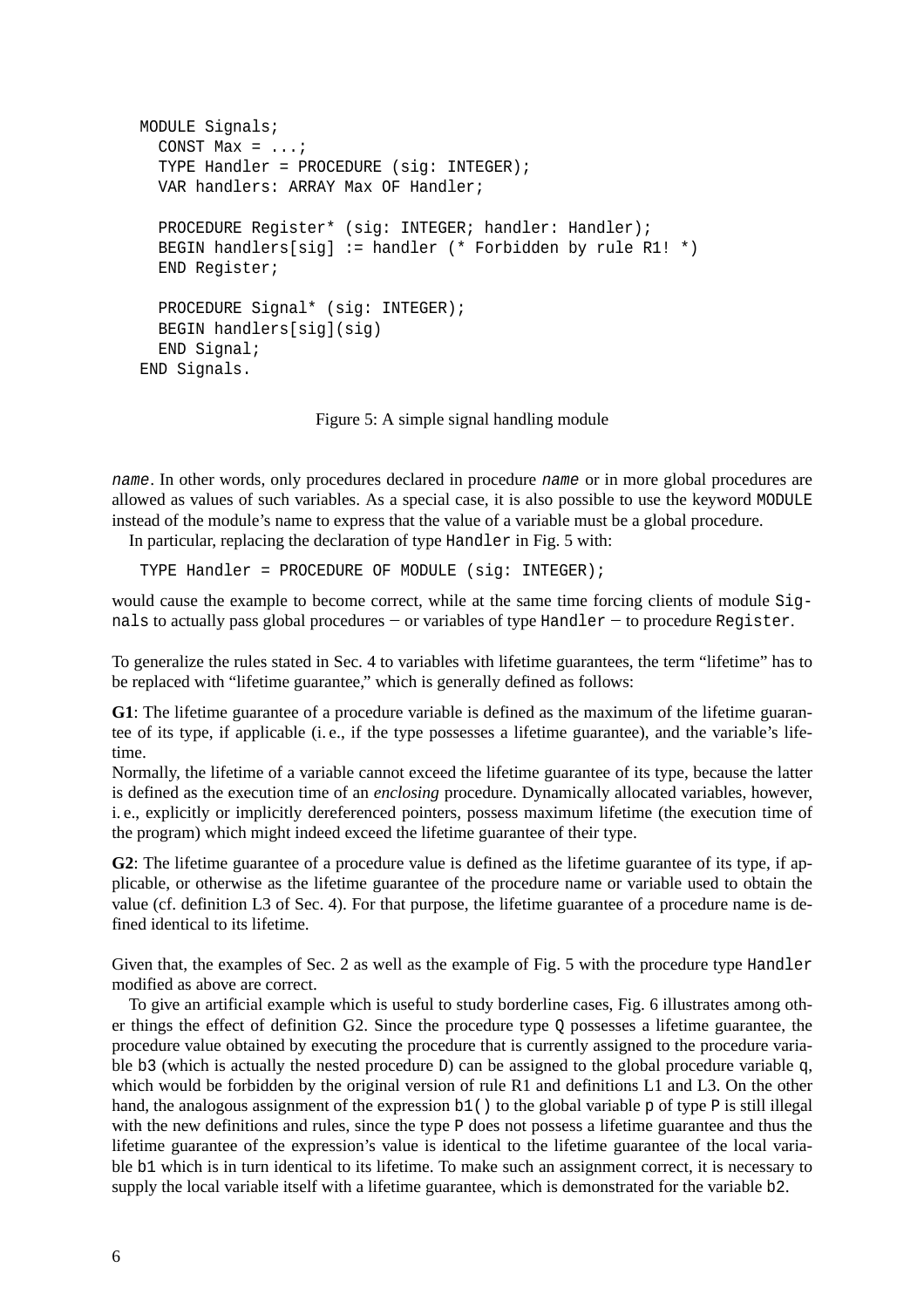```
MODULE Artificial;
  TYPE P = \text{PROCEDURE}; Q = \text{PROCEDURE OF MODULE};
  VAR p: P; q: Q;
  PROCEDURE A () : P; ...... END A;
  PROCEDURE B;
    VAR b1: PROCEDURE () : P;
    VAR b2: PROCEDURE OF MODULE () : P;
   VAR b3: PROCEDURE () : Q;
    PROCEDURE C () : P; ...... END C;
    PROCEDURE D () : Q; ...... END D;
  BEGIN
   b1 := C; (* Correct. *)
   b2 := C; (* Illegal. *)
   b2 := Ai (* Correct. *)
   b3 := D; (* Correct. *)
    p := b1(); (* Illegal. *)
    p := b2(); (* Correct. *)
    q := b3(); (* Correct. *)
  END B;
END Artificial.
```
Figure 6: An artificial example

### **6. Implementation Ideas**

To enforce the alternative language rules suggested in Sec. 4 and to support the language extension introduced in Sec. 5, the *front end* of an Oberon-2 compiler has to be changed accordingly. Furthermore, it might be necessary to modify the compiler's *back end* to generate code that is able to handle nested procedure values.

If nested procedures cannot be used as procedure values, a compiler need not maintain a static link chain [1, 14] which is used at runtime to find local variables of enclosing procedures, but simply transform nested procedures to global procedures which receive the addresses of all non-local, nonglobal variables as additional parameters. For example, the freely available oo2c compiler [10] transforms Oberon-2 programs to ANSI C using this technique.

If nested procedure values are permitted, however, either a static link chain has to be set up −− which is a frequently used technique, even in the absence of nested procedure values, but would require major modifications to such a kind of compiler −− or the addresses of the non-local, non-global variables of a procedure have to be stored in an appropriate record (resembling a functional *closure*) when the procedure's name is used as a procedure value. This record can be statically allocated on the procedure stack, just as if it has been declared in the same procedure as the procedure name that is used as a value. Instead of just containing the address of the procedure's code block, a nested procedure value then must contain an additional pointer to this record.

A completely different strategy for adapting the oo2c compiler would be to use GNU C instead of ANSI C as its target resp. intermediate language, because this already allows nested functions as well as unrestricted "pointers" to them (cf. Sec. 7).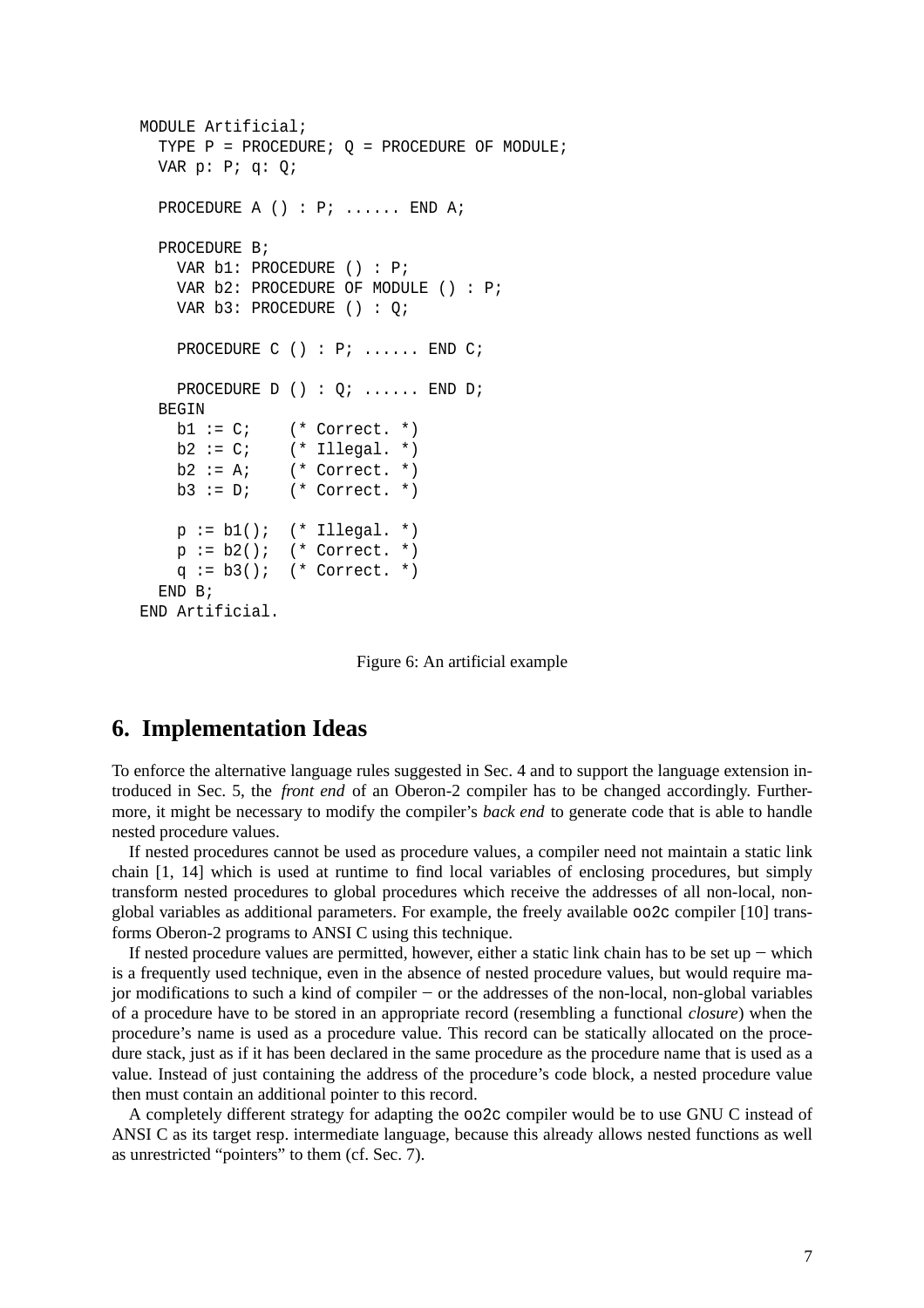## **7. Related Work and Conclusion**

After describing the dilemma that nested procedure values are on the one hand very useful, but on the other hand forbidden in Oberon-2 and related languages for a serious reason (dangling procedure values), alternative language rules as well as a small language extension have been proposed to retain their benefits without the danger of running into trouble.

It is interesting to see in this context, that the problem solved in this paper does not even appear in many other programming languages. For example, standard C [5] and C++ [9] do not allow nested procedures at all, so the notion of nested procedure *values* is simply not applicable. (C++ *function objects* are a completely different matter; they can be used to some extent to simulate nested procedure values.) Breuel [3], however, describes a corresponding extension for C++ that is implemented in the GNU C (but interestingly not in the GNU C++) compiler. Following the typical style of C and C++, however, the problem of dangling procedure values (just as the problem of dangling pointers) is not addressed at the language level, but left to the programmer, i. e., he is responsible for using the concept correctly. Here, the approach presented in this paper could be applied in the same way as for Oberon-2 to make the language safer.

Likewise, Eiffel [6] does not provide nested procedures, while other object-oriented languages such as Java [2] do not provide procedure (resp. method) values at all, so *nested* procedure values are not appropriate either. (Eiffel *agents* are again a completely different matter, comparable to C++ function objects.)

Functional languages such as Lisp [15], Haskell [11], or ML [8] fully support nested functions including *closures*, which are just another name for nested procedure values. But since pure functional languages lack the notion of variables to which closures might be assigned, the problem of dangling closures can only appear when a function returns a locally defined function, which is forbidden in the present paper by rule R2, but typically allowed in functional languages. In such a case, the runtime system takes care to retain the environment of a function (i. e., the non-local values it accesses) as long as necessary, even after the enclosing function has exited.

When comparing the alternative language rules suggested in this paper with the original rule R0:

• Procedure values must be global procedures.

the former appear to be much more complicated than the latter. For most practical applications, however, the simple rule of thumb:

• Procedure values must not be assigned to more global variables.

is sufficient, while the rules given in Sec. 4 are just a more precise and complete specification of that. Furthermore, the corollary mentioned at the end of Sec. 4:

• Procedure values can be passed as parameters without any restriction.

covers a majority of practically relevant cases not involving lifetime guarantees. Finally, the concept of lifetime guarantees, which has been introduced in full generality in Sec. 5 to avoid any unnecessary conceptual restrictions, is usually only needed for the special and simple case OF MODULE (restricting the values of a procedure variable to global procedures), which is equivalent to the original rule R0.

### **References**

[1] A. V. Aho, R. Sethi, J. D. Ullman: *Compilers. Principles, Techniques, and Tools*. Addison-Wesley, Reading, MA, 1986.

[2] K. Arnold, J. Gosling, D. Holmes: *The Java Programming Language* (Third Edition). Addison-Wesley, Boston, 2000.